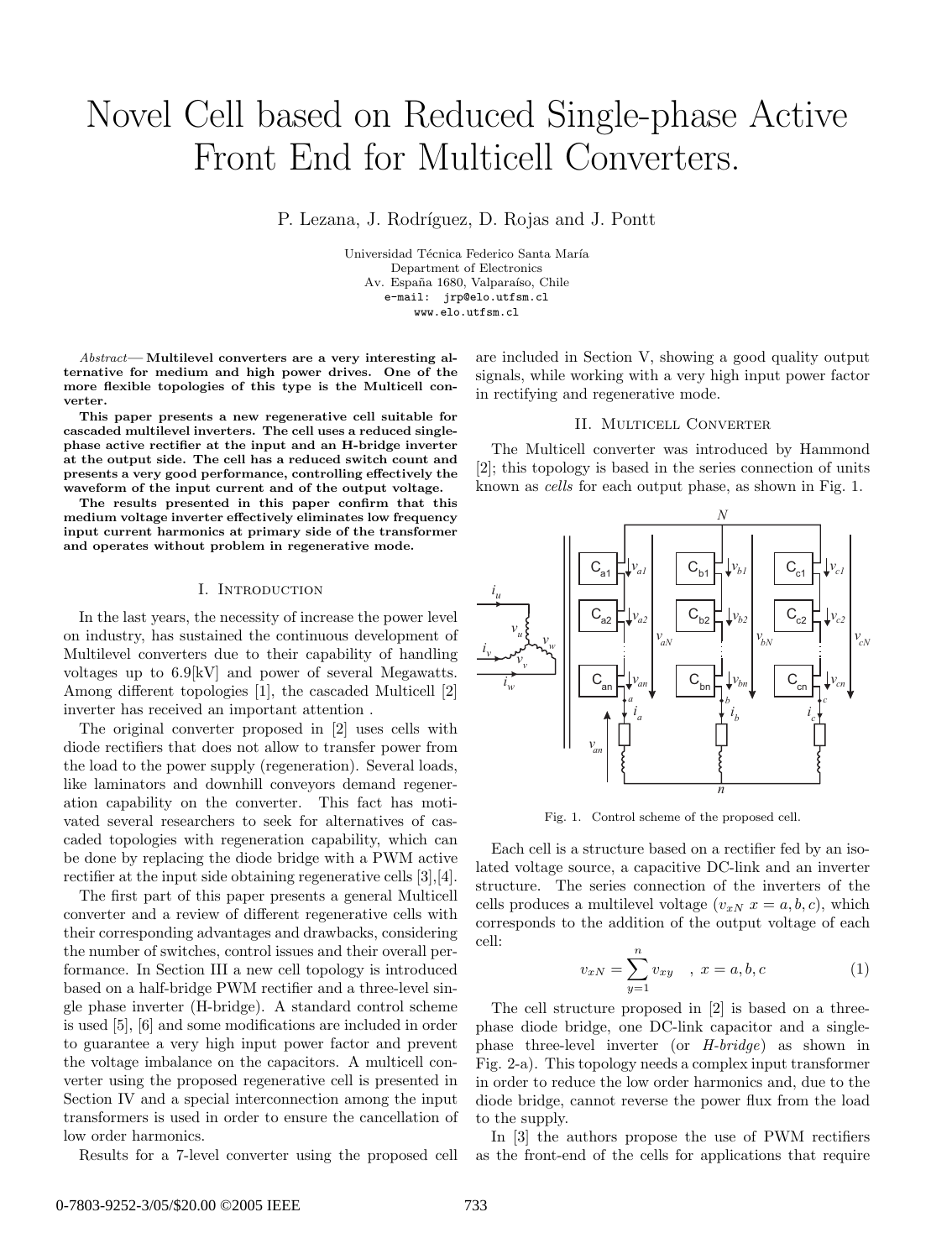

Fig. 2. Cell topologies: a) Non-Regenerative; Regenerative with: b) Single-phase PWM Rectifier; c) Three-phase PWM Rectifier; d) Reduced number of semiconductors.

regeneration capability, and a single-phase PWM-rectifier like the one shown in Fig. 2-b) is used. This cell, known as H-H cell, requires a simpler transformer than the one shown in Fig. 2-a) and can reach a very high power factor at the input with a proper input transformer connection. The main drawbacks of this cell is that the DC-link presents ripple at the double of input voltage frequency  $(2f_s)$ , and the input current can not be controlled in rotating frame, so PI controllers are not recommended [7].

The cell presented in [4] uses a three-phase PWM rectifier as shown in Fig. 2-c), this cell requires ten semiconductors, an extra current sensor and a more complex transformer, but does not present pulsating power, even, the DC-link capacitor can be reduced if extra input current harmonics are included in order to cancel the pulsating power from the H-bridge inverter. Another important advantage is that the currents can be controlled in *dq* rotating frame.

The cell shown in Fig. 2-d) is presented in [8], this cell requires only four semiconductors, two for rectifier stage and two for the inverter stage and two DC-link capacitors. The main issues of this cell are:

*i.* An extra balance control must be included in order to keep both DC-link voltages  $(v_{DC1}$  and  $v_{DC2})$  at the same level, that implies that two DC-link voltage sensors are required.

*ii.* The output voltage of this cell has only two levels.

*iii.* Use the same simple input transformer used for the cell of Fig. 2-b).

## III. Proposed Cell

#### *A. Topology Description.*

The proposed cell is shown in fig. 3. This cell only requires two power semiconductors for the rectification stage, and four for the classic H-bridge, so the complete cell can be implemented in a three-phase inverter module.

#### A.1 Rectifier operation.

From Fig. 3 it is easy to see that  $T_1$  and  $T_2$  must work in complementary mode, otherwise, the DC-link would be short-circuited, or the input inductance  $L$  would be opencircuited. So just two conduction possibilities are allowed for the rectifier:  $T_1 = 1, T_2 = 0$  or  $T_1 = 0, T_2 = 1$ . Both



Fig. 3. Power circuit of the proposed cell.

conduction states are shown in fig. 4-a) and -b) respectively, where the  $Z$  impedance represents the effect of the H-bridge inverter.



Fig. 4. Rectifier behavior when: a)  $T_1=1$ ; b)  $T_2=1$ .

Note that for a correct operation it is assumed that the DC-link voltage on each capacitor is always greater than the input voltage v*s*. Under this assumption the following expression can be obtained:

 $a)T_1 = 1$ :

From fig. 4-a) it can be seen that:

$$
v_L = L\frac{di_s}{dt} = v_s - v_{DC1}
$$
\n<sup>(2)</sup>

As  $v_{DC1} > v_s$ , (2) implies that  $v_L$  is always negative, so i*<sup>s</sup>* decreases its value. On the other hand, the capacitor currents are:

$$
i_{c1} = i_s - i_l \tag{3}
$$

$$
i_{c2} = -i_l \tag{4}
$$

and

$$
v_{DC1} = \frac{1}{C_1} \int i_{c1}(\tau) \, d\tau \tag{5}
$$

$$
v_{DC2} = \frac{1}{C_2} \int i_{c2}(\tau) d\tau \tag{6}
$$

if  $i_s > 0$   $C_1$  will be charged by the mains, otherwise, if  $i_s < 0$ , the voltage in  $C_1$  will decrease its value. The voltage in  $C_2$  will depends exclusively on the load condition.  $b)T_1 = 0:$ 

As seen in fig. 4-b), if  $T_1 = 0$ , (2) changes to:

$$
v_L = L\frac{di_s}{dt} = v_s + v_{DC2}
$$
\n<sup>(7)</sup>

due to  $v_{DC2} > v_s$ ,  $v_L > 0$  so  $i_s$  increases its value. Under this condition, (3) and (4) change to:

$$
i_{c1} = -i_l \tag{8}
$$

$$
i_{c2} = -i_s - i_l \tag{9}
$$

If  $i_s > 0$  the capacitor  $C_2$  will be discharged, otherwise, if  $i_s < 0$ , the voltage in  $C_2$  will increase its value. As in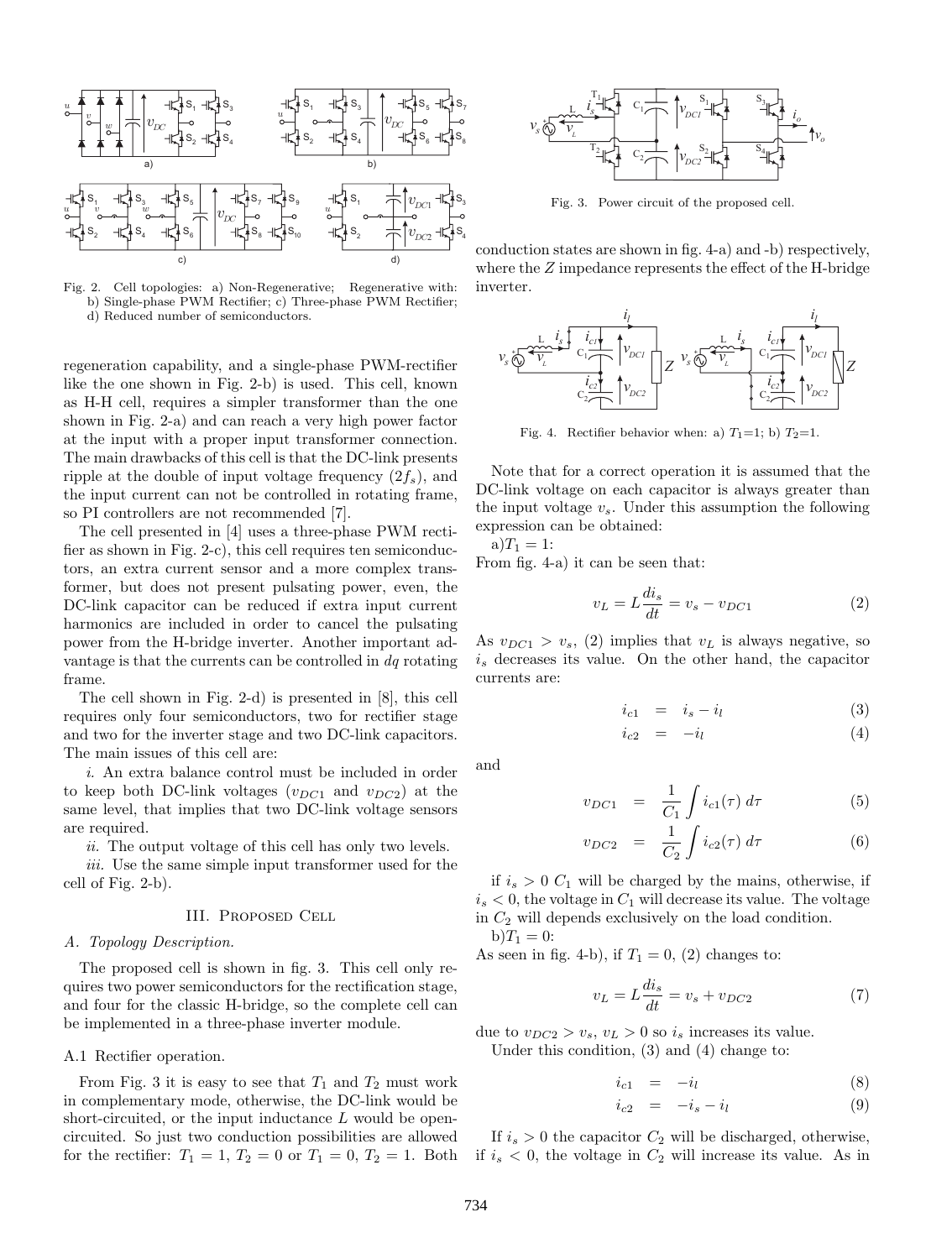the previous section, the voltage in  $C_1$  depends on the load condition.

The control scheme must adjust the duty cycle in order to keep the voltages v*DC*<sup>1</sup> and v*DC*<sup>2</sup> at its reference value.

#### A.2 Inverter Unit

Fig. 5 shows the four conduction states for an H-bridge inverter. Note that this topology generates up to three different output voltage levels based on the full DC-link voltage  $v_{DC} = v_{DC1} + v_{DC2}$ , disregarding the rectifier topology.



Fig. 5. a) H-bridge inverter. Output voltage b) $v_{ab} = v_{DC}$ ;  $\mathbf{c})v_{ab} = -v_{DC}$ ; d) and  $\mathbf{e})v_{ab} = 0$ 

## *B. Control Scheme*

The control scheme for the rectifier side of this Semireduced cell is shown in Fig. 6. This scheme uses a voltage controller  $C_v$  to keep the DC-link voltage  $v_{DC}$  constant and a current controller C*<sup>c</sup>* that allows to achieve a high input power factor. Typically  $C_v$  and  $C_c$  are chosen as simple PI controllers. However, in this case a linear resonant controller at mains frequency  $\omega_s = 2\pi f_s$  is proposed for  $C_c$  to provide perfect phase tracking on the current loop.



Fig. 6. Control scheme of the proposed cell.

Working with a sinusoidal input current of frequency f*<sup>s</sup>* in phase with the input voltage implies that the instantaneous input power  $p_i(t)$  has a pulsating component at  $2\omega_s$ :

$$
p_i(t) = \hat{v}_s \sin(\omega_s t) \hat{i}_s \sin(\omega_s t)
$$

$$
= \frac{\hat{v}_s \hat{i}_s}{2} \left[ 1 - \cos(2\omega_s t) \right]
$$
(10)

so, the entire DC-link voltage  $v_{DC}$  presents a ripple at  $2\omega_s$ . As this ripple is a consequence of working with a high power factor it cannot be compensated, so it must be ignored by the voltage controller. For this reason a band-stop filter at  $2\omega_s$  in the  $v_{DC}$  measurement is included.

Some research studies [6], [5] have discussed a voltage imbalance phenomenon between both capacitors. This studies are focused on a rectifier side identical to the one proposed on this paper but with a rather different inverter topology. According to these authors, the voltage imbalance is produced by several factors, including offset introduced by analog components, different initial conditions and asymmetry in both capacitances. This last factor is of particular interest in this case due to the usual imprecision in high voltage electrolytic capacitors.

The problem is solved by introducing a DC offset in the current reference for the current loop. As stated on the current literature, a simple proportional controller should be enough to compensate the imbalance. However, according to (3) and (9), it can be noticed that there is a strong component of frequency  $f_s[\text{Hz}]$  in both  $v_{DC1}$  and  $v_{DC2}$ . Since these components are shifted in 180<sup>o</sup>, they appear as an amplified  $f_s$ [Hz] component on the imbalance  $\Delta v = v_{DC1} - v_{DC2}$ .

This component propagates through the P controller and, since  $i_s(t)$  is nearly a  $f_s[Hz]$  AC current, modifies the current reference phase. Thus, the current loop will track  $i_s^*(t)$  instead of  $\tilde{i}_s(t)$ , leading to an undesirable shifted phase input current that degrades the power factor.

A simple solution to this issue is achieved by introducing a notch filter on the  $\Delta v$  measurement. The notch filter should provide a considerable attenuation at f*s*[Hz] in order to carry the input power power factor near unity. Comparison results using the traditional P controller method and the new proposed notch-P controller are shown in Fig. 7, demonstrating the effectiveness of the proposed scheme. Note that this results are obtained with a purely resistive load in order to override the effects of harmonic injection introduced by the H-bridge operation.

# IV. Multicell Converter with the Proposed Cell.

Fig. 8 shows a 7-level Multicell converter using the proposed cell.

The input current on each cell presents several harmonics component due to H-bridge operation. This phenomenon is described, for an H-H cell, in [9]. In order to obtain a proper cancellation of these harmonics components on the primary side of the transformer, the interconnection proposed in [9] is used.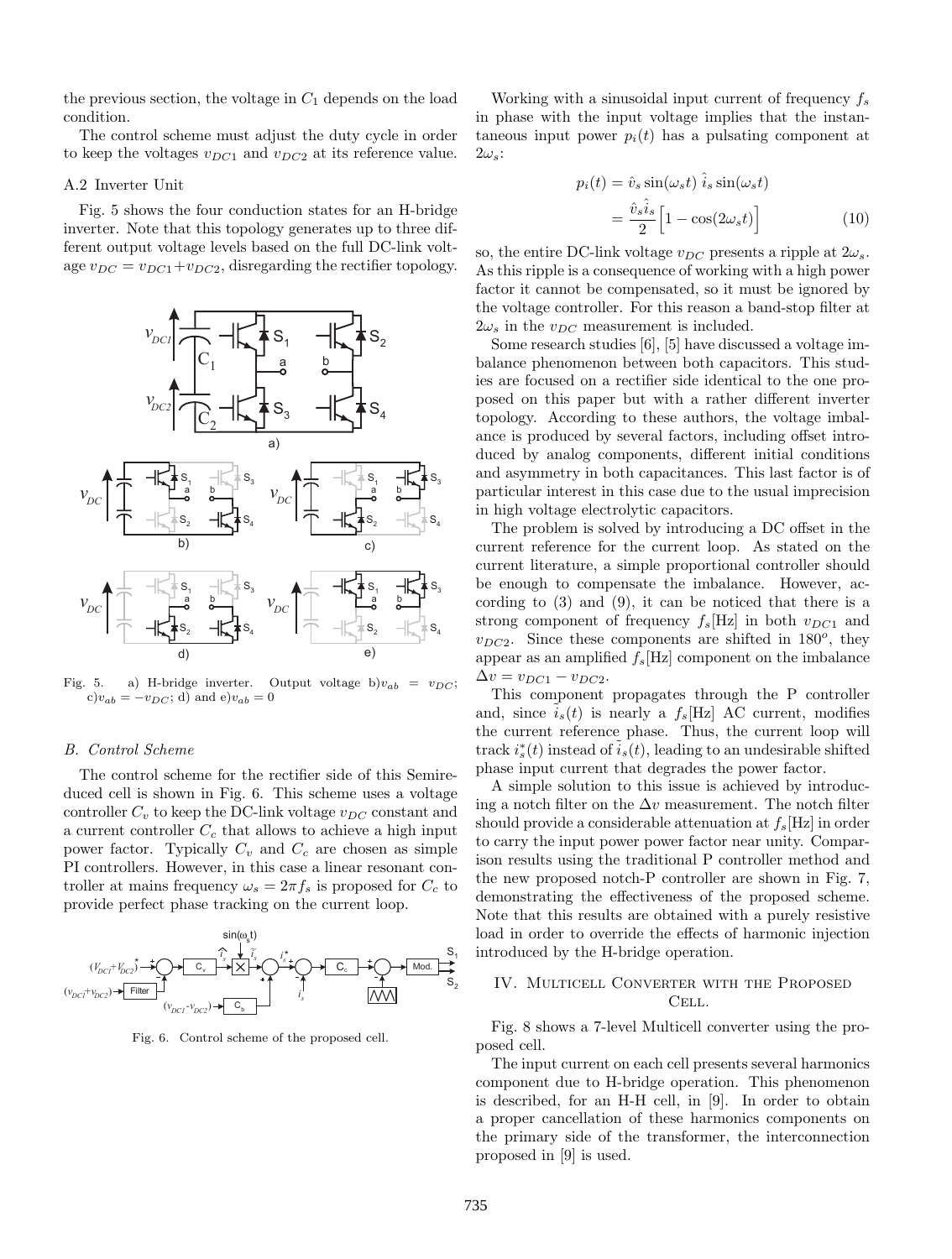

Fig. 7. Input current and grid voltage with: (a) P imbalance controller , (b) Notch-P imbalance controller.



Fig. 8. 7-level Multicell converter with the proposed cell.

According to Fig. 8 the following relationships hold:

$$
i_j = k(i_{aj} + i_{bj} + i_{cj})
$$
\n<sup>(11)</sup>

$$
v_j = \frac{1}{k} v_{aj} = \frac{1}{k} v_{bj} = \frac{1}{k} v_{cj} \qquad , j = u, v, w \qquad (12)
$$

where k represents the turns ratio of the input transformer. For simplicity in this paper it is assumed that  $k = 1$ .

# V. RESULTS

Results of the converter in Fig. 8 using the proposed power cell in Fig. 3 are presented using a  $150[V]-50[Hz]$ grid with an input impedance of  $Z_s = 0.8 + j\omega_s 0.0058$  on each cell, and in the output side a frequency of  $f<sub>o</sub> = 20$ [Hz] and an impedance of  $Z_o = 150 + j\omega_o 0.03$ .

Fig. 9 shows the input current of cell  $C_{a1}$  and the resulting current at the primary side of the input transformer. Clearly, the interconnection between the cells allows the cancellation of the low frequency harmonics in steady state, leading to a highly sinusoidal input current. Note that Fig. 9-b) shows that the high frequency ripple is also reduced in the primary current by an appropriate shift of the carrier signals of each cell.

This cancellation in the input current waveform is confirmed by the frequency spectra shown in Fig. 10. The voltage imbalance suppression is ratified by the results of

Fig. 11. Note that according to Fig. 12 the 50 [Hz] components in both  $v_{DC1}$  and  $v_{DC2}$  are cancelled in  $v_{DC}$  due to the 180*<sup>o</sup>* phase shift between them.

The waveform in Fig. 13-a) exposes the 7 level output voltage generated by the proposed converter due to the cell interconnection. This voltage generates a very sinusoidal load current that can be seen in Fig. 13-b).

The regenerative capability of the converter is demonstrated by the results of Fig. 14. Extracting power from the load temporarily increases the DC-link voltage  $v_{DC}$  of the cells as shown in Fig. 14-a), forcing the current loop of each cell to invert the phase of its input current. Fig. 14-b) shows the primary side input current during transient, which preserves unity power factor on rectifying and regeneration conditions.



Fig. 9. (a) Single cell input current *iau*(*t*), (b) converter input current *iu*(*t*).



Fig. 10. Frequency spectra of input currents: (a)  $i_{au}(t)$ , (b)  $i_{u}(t)$ .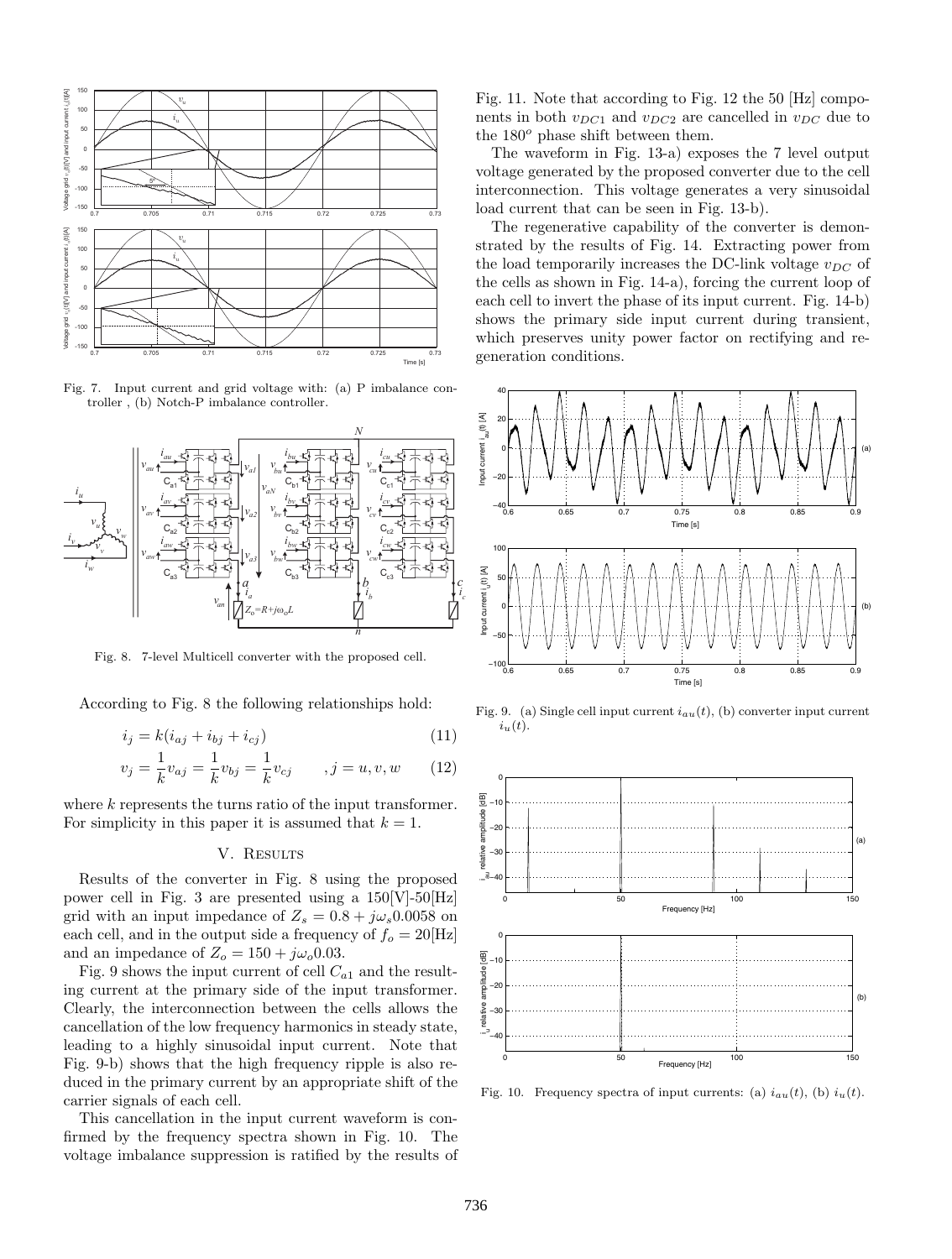

Fig. 11. DC-link and capacitor voltages:  $v_{DC}(t)$  (thin line),  $v_{DC1}(t)$ (medium line) and *vDC*<sup>2</sup> (thick line).



Fig. 12. Frequency spectra of capacitor and DC-link voltages: (a)  $v_{DC1}(t)$ , (b)  $v_{DC2}(t)$ , (c)  $v_{DC}(t)$ .

Finally, Table I resumes the number of Switches and Capacitors needed for each phase of a Multicell converter for different output voltage levels and power cell topologies. It is very interesting to note that although the H-H cell requires more semiconductors per cell, it needs the same number of switches than the Reduced cell for 3, 5 and 7 levels, but the amount of DC-link capacitors is dramatically increased with the latter.

For converters with more than 2 levels, the semireduced cell needs at most the same number of power switches than the other topologies, but requires a double amount of DClink capacitors than the H-H cell. However, it must be noticed that the capacitors used for the semireduced cell work with half of the voltage required on the H-H cell capacitor.



Fig. 13. Output voltage and current of the power converter working with  $f_o = 20[Hz]$ : (a)  $v_{aN}(t)$ , (b)  $i_a(t)$ .



Fig. 14. Regenerative operation with  $f_o = 50$ [Hz]: (a)  $v_{DC}(t)$ , (b)  $i_u(t)$  (black) and  $v_{au}(t)$  (grey).

# VI. CONCLUSIONS

The cell introduced in this work has a reduced number of power switches at a cost of increasing the number of DC-link capacitors, but each one working at lower voltage.

An additional advantage is that a standard industrial 6 semiconductor module, used for any conventional 2-level inverter, can be used to build the entire cell.

In addition, the control strategy for the rectifier stage keeps the balance in the voltage of the DC-link capacitors without phase-shift between the input voltage and the fundamental frequency of the input current of each cell. The low frequency input current harmonics of each cell can be effectively eliminated at the the primary side of the input transformer through a proper interconnection.

The use of a two-level single-phase PWM rectifier (Semireduced Cell) instead a three-level (H-H Bridge) can increase the high frequency ripple on the input current; this